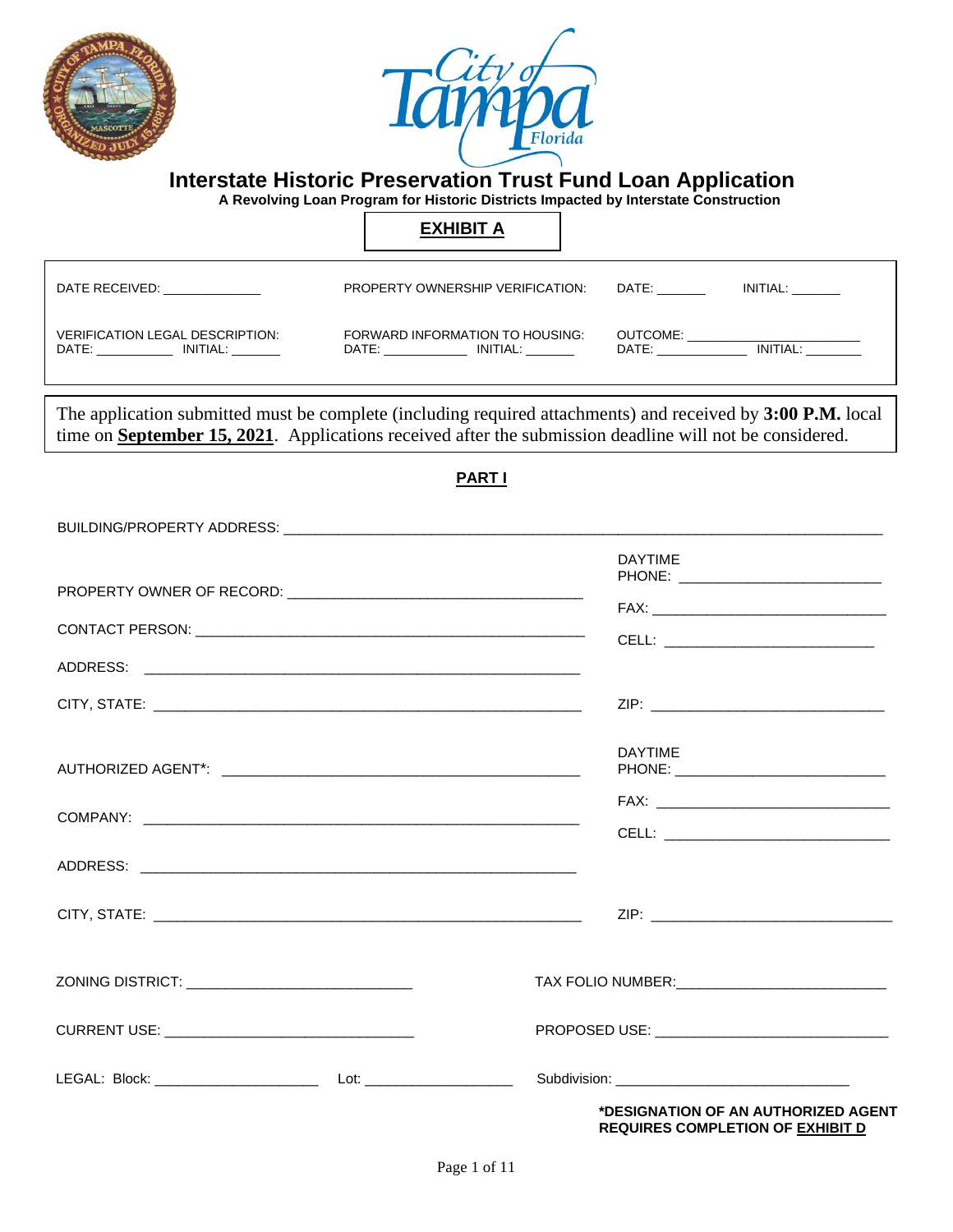



 **A Revolving Loan Program for Historic Districts Impacted by Interstate Construction**

**PART II**

1. **NATIONAL REGISTER HISTORIC DISTRICT**: YBOR CITY □ TAMPA HEIGHTS □ WEST TAMPA □

2. **PROJECT TYPE**:

**BUILDING'S DATE OF CONSTRUCTION: \_\_\_\_\_\_\_\_\_\_\_\_\_\_\_\_\_\_\_\_\_**

Structural Stabilization □

Electric, Mechanical, or Plumbing  $\square$ 

Mothballing □

Exterior Restoration / Reconstruction of Architectural Details **□** 

Soft Costs (Architectural or Engineering) □

3. **DESCRIBE THE PROJECT FOR WHICH FUNDING IS REQUESTED. THE REQUEST MUST BE FOR ONE OF THE CATEGORIES CITED IN ITEM 2 ABOVE**. **(Note: A minimum of 50% of the funds are required to be spent on exterior restoration, rehabilitation and reconstruction of architectural details.)**

ALL RESPONDENTS MUST COMPLETE THE ATTACHED **PROJECT FINANCIAL PLAN WORKSHEET (Exhibit B)**

ALL RESPONDENTS MUST COMPLETE THE ATTACHED **FINANCING DUE DILIGENCE WORKSHEET (Exhibit C)** AS EVIDENCE THAT THE APPLICANT HAS TAKEN REASONABLE STEPS TO DEMONSTRATE THAT THE PROJECT CANNOT BE FULLY FUNDED USING CONVENTIONAL FINANCING AND THAT THE REQUESTED LOAN IS THEREFORE NECESSARY.

- 4. **PROVIDE A BRIEF EXPLANATION OF HOW THE PROPOSED PROJECT ADDRESSES THE EVALUATION CRITERIA AS FOLLOWS, SPECIFICALLY HOW DOES THE PROJECT**:
	- SERVE AS A CATALYST FOR HISTORIC PRESERVATION PROJECTS IN THE IMMEDIATE VICINITY?

• HOW DOES THE PROJECT ALLEVIATE OR PREVENT ENDANGERMENT OF HISTORIC PROPERTY?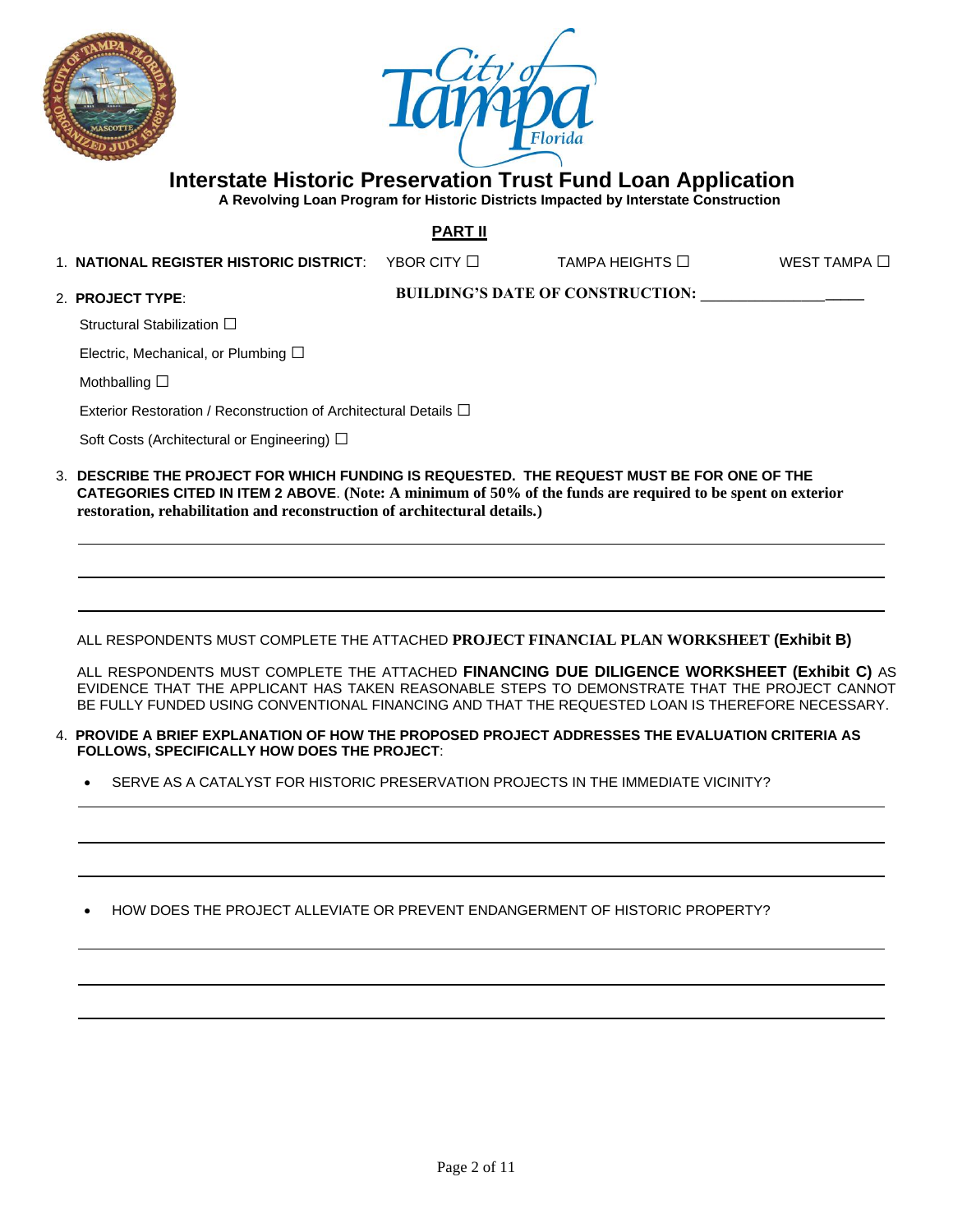



 **Interstate Historic Preservation Trust Fund Loan Application A Revolving Loan Program for Historic Districts Impacted by Interstate Construction**

- WHAT IS THE IMPORTANCE OF THE STRUCTURE AS RELATED TO ITS HISTORIC AND/OR ARCHITECTURAL SIGNIFICANCE? FOR EXAMPLE, A CONTRIBUTING STRUCTURE IN AN HISTORIC DISTRICT WILL RANK HIGHER THAN A NON-CONTRIBUTING STRUCTURE.
- WHAT ARE THE QUALIFICATIONS OF THE APPLICANT and/or PROFESSIONALS COMPOSING THE PROJECT TEAM?
- 5. **DESCRIBE ANY CONSTRUCTION ACTIVITY THAT HAS OCCURRED ON THE SITE IN THE LAST FIVE (5) YEARS**.

|    | 6. PROVIDE EVIDENCE OF YOUR MEANS TO MAINTAIN THE PROPOSED IMPROVEMENT.                                                                         |
|----|-------------------------------------------------------------------------------------------------------------------------------------------------|
| a) | How long have you been a homeowner/property owner? _____________________________                                                                |
| b) | How long have you owned, or previously owned, a historic property? _____________                                                                |
| C) |                                                                                                                                                 |
| d) |                                                                                                                                                 |
| e) | Provide any other additional information that demonstrates your ability to maintain the improvement for which the funds are being<br>requested. |
|    |                                                                                                                                                 |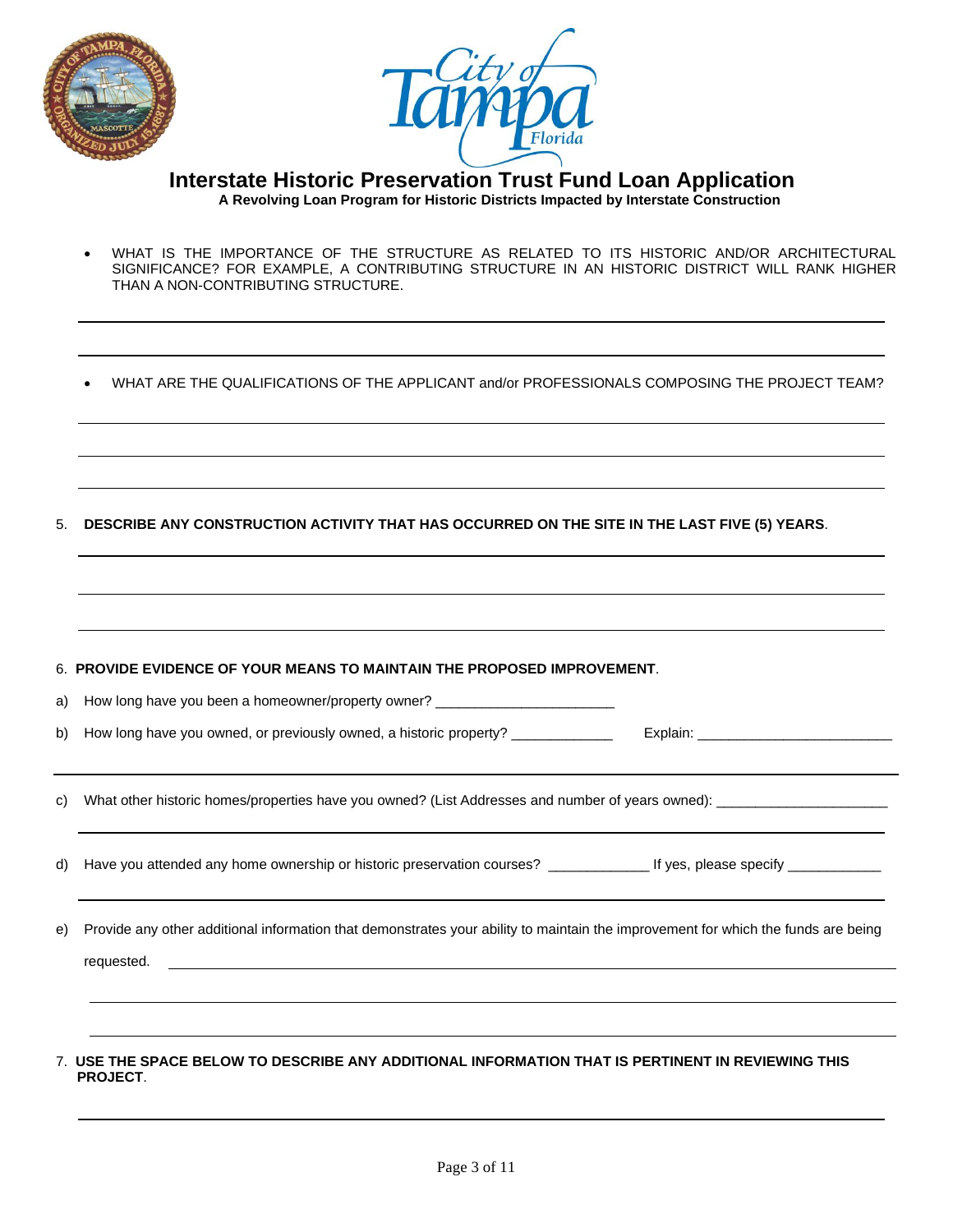



 **A Revolving Loan Program for Historic Districts Impacted by Interstate Construction**

**8. TERM AND AMOUNT OF FUNDING REQUESTED (Refer to program Procedures and Standards for appropriate term information)** -

**LOAN AMOUNT: \_\_\_\_\_\_\_\_\_\_\_ (NOT TO EXCEED \$200,000.00) TERM: NUMBER OF MONTHS\_\_\_\_\_\_\_ and/ or YEARS\_\_\_\_\_\_\_**

**9. ATTACH A 3" X 5" PHOTOGRAPH OF THE FRONT ELEVATION OF THE PROPERTY.**

I understand that, in accordance with Chapter 119 of the Florida Statutes, and, except as may be provided by Chapter 119 of the Florida Statutes and other applicable State and Federal Laws, all applicants should be aware that the application and the responses thereto are in the public domain and are available for public inspection.

I understand that funds and awards also require that application will be made to the Architectural Review Commission (ARC) or Barrio Latino Commission (BLC), as appropriate, when the Certificate of Appropriateness process applies. The applicant will be required to pay appropriate ARC and BLC submittal fees. All appropriate permits for construction must be obtained.

All applications must adhere to the City of Tampa Ethics Code as referenced in the Interstate Historic Preservation Trust Fund Procedures and Standards.

I hereby certify that the information on this application is true and complete, and I understand the intent of the Trust.

| SIGNED (Property Owner/Agent) | SIGNED (Property Owner/Agent)                                                                                             |
|-------------------------------|---------------------------------------------------------------------------------------------------------------------------|
| <b>STATE OF FLORIDA</b>       |                                                                                                                           |
| COUNTY OF HILLSBOROUGH        |                                                                                                                           |
|                               | Sworn to (or affirmed) and subscribed before me, by means of $\Box$ physical presence or $\Box$ online notarization, this |
|                               | day of ________________________, 20_______ by the above-named Property Owner(s)/Agent(s). Such person(s)                  |
|                               | is/are $\Box$ personally known to me or $\Box$ produced identification: Type of Identification Produced:                  |

[AFFIX NOTARY PUBLIC SEAL] **Printed Name: 2** 

| <b>Printed Name:</b>            |
|---------------------------------|
| Notary Public, State of Florida |
| My commission expires: __       |
| Serial No if any:               |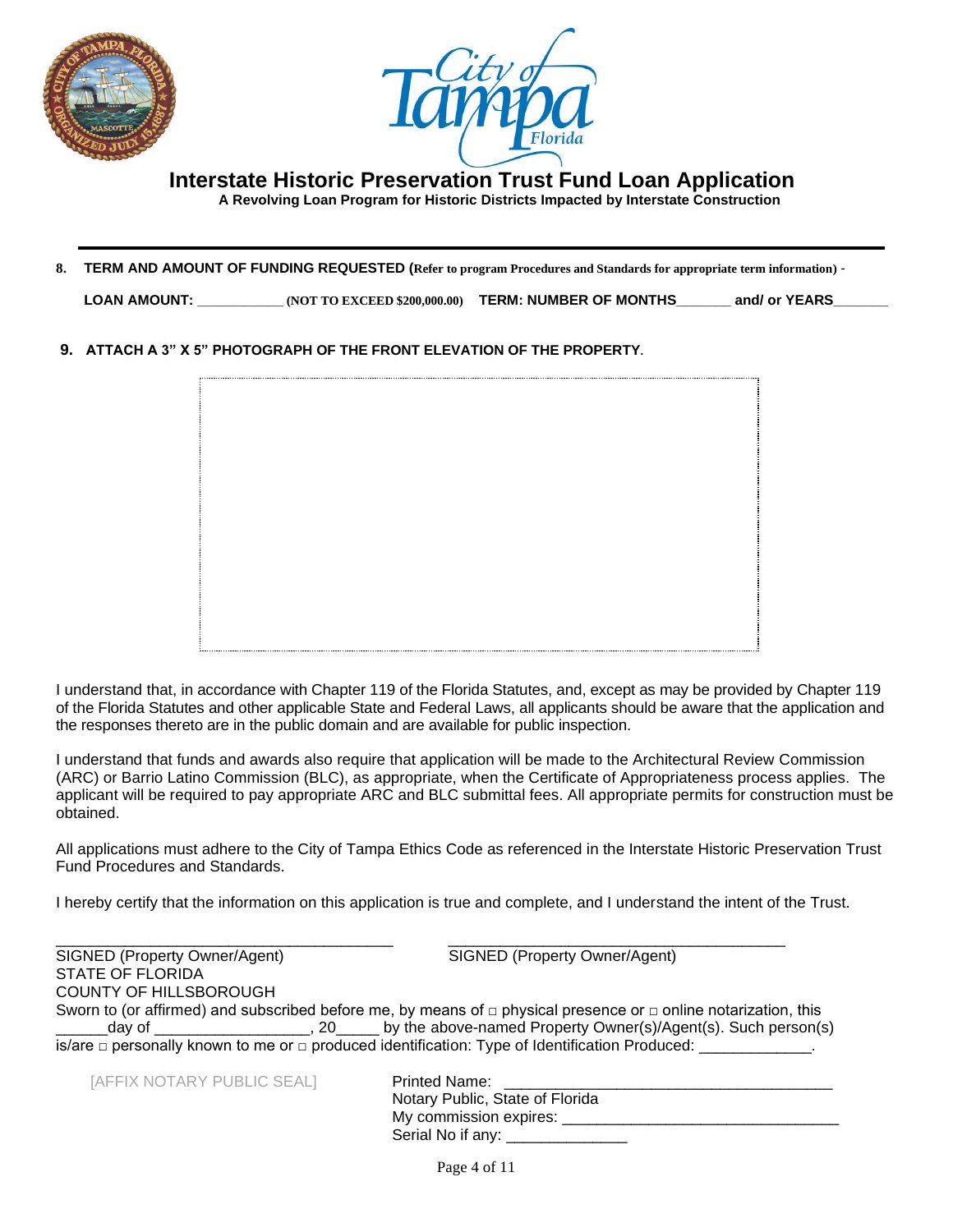



 **A Revolving Loan Program for Historic Districts Impacted by Interstate Construction**

### **EXHIBIT B**

### **PROJECT FINANCIAL PLAN WORKSHEET**

#### **PROJECT BUDGET and FUNDING SOURCES**

| <b>Budget Items</b>                                             | <b>Sub-Total Cost</b>            |  |  |  |
|-----------------------------------------------------------------|----------------------------------|--|--|--|
| <b>Project Budget (Attach Basis for Estimates)</b>              |                                  |  |  |  |
| Design                                                          | $\boldsymbol{\mathsf{S}}$<br>.00 |  |  |  |
| Engineering                                                     | $\boldsymbol{\mathsf{S}}$<br>.00 |  |  |  |
| <b>Construction Estimate</b>                                    | $\boldsymbol{\mathsf{S}}$<br>.00 |  |  |  |
| Construction Contingency (Maximum 10% of Construction Estimate) | \$<br>.00                        |  |  |  |
| Financial Transaction Expenses (e.g. closing costs)             | $\boldsymbol{\mathsf{S}}$<br>.00 |  |  |  |
| Other (Specify)                                                 | $\boldsymbol{\mathsf{S}}$<br>.00 |  |  |  |
| Other (Specify)                                                 | \$<br>.00                        |  |  |  |
| Other (Specify)                                                 | $\boldsymbol{\mathsf{S}}$<br>.00 |  |  |  |
| <b>Total Budget Uses</b>                                        | \$<br>.00                        |  |  |  |
| *<br><b>Funding Sources</b>                                     |                                  |  |  |  |
| Personal/ Corporate Equity                                      | \$<br>.00                        |  |  |  |
| <b>Bank Loan</b>                                                | \$<br>.00                        |  |  |  |
| Other (Specify)                                                 | $\boldsymbol{\mathsf{S}}$<br>.00 |  |  |  |
| Other (Specify)                                                 | \$<br>.00                        |  |  |  |
| Requested Historic Trust Fund Loan                              | \$<br>.00                        |  |  |  |
| <b>Total Funding Sources</b>                                    | \$<br>.00                        |  |  |  |

#### **APPLICATIONS THAT HAVE A FUNDING DEFICIT ARE IN-ELIGIBLE FOR CONSIDERATION. THE TOTAL BUDGET USES MUST BE COVERED BY TOTAL FUNDING SOURCES.**

# \* **PLEASE ATTACH A COMMITMENT LETTER TO EVIDENCE EACH FUNDING SOURCE LISTED ABOVE**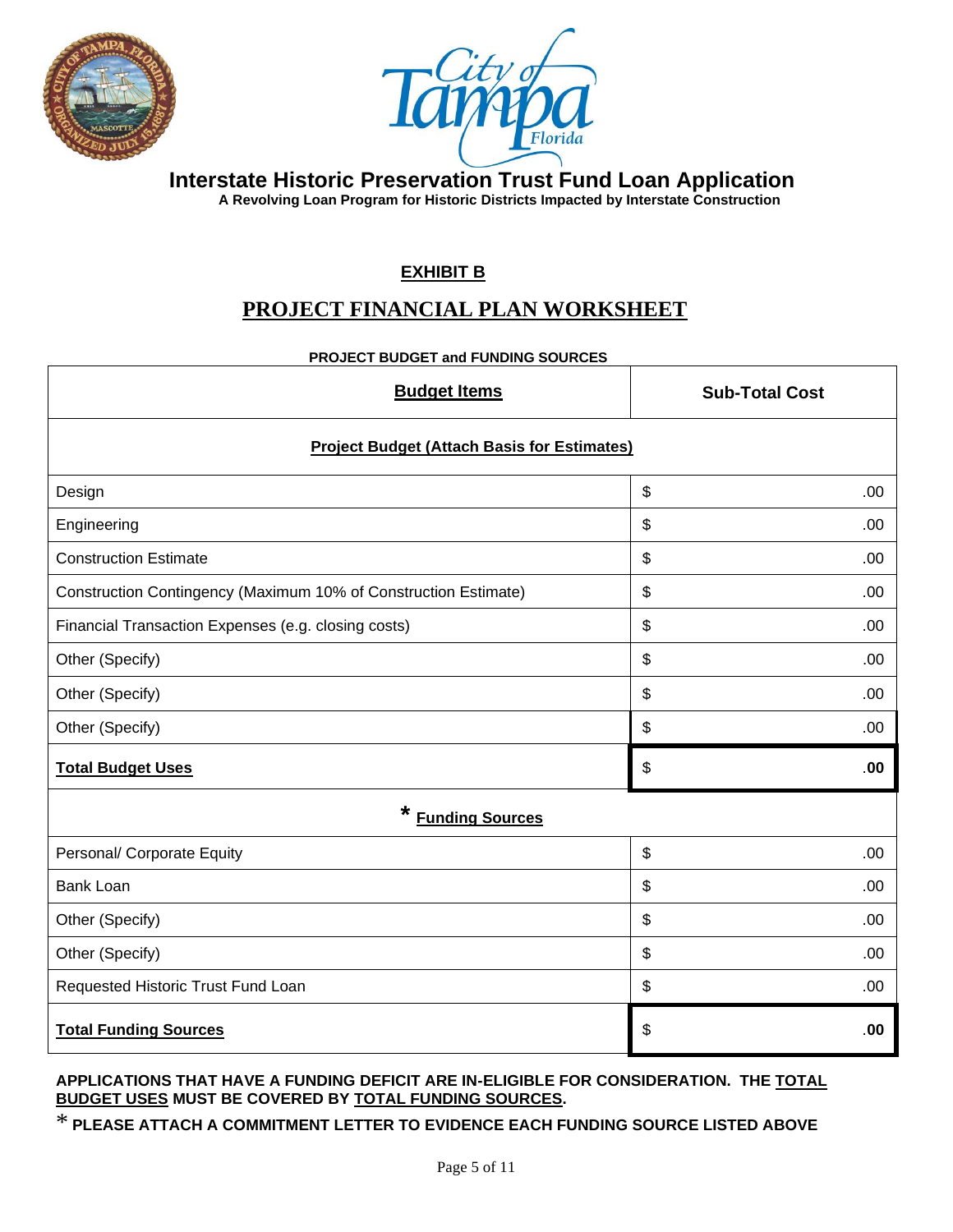



 **A Revolving Loan Program for Historic Districts Impacted by Interstate Construction**

### **EXHIBIT C**

# **FINANCING DUE DILIGENCE WORKSHEET**

**NOTE**: ALL RESPONDENTS MUST COMPLETE THE **FINANCING DUE DILIGENCE WORKSHEET** AS EVIDENCE THAT THE APPLICANT HAS TAKEN REASONABLE STEPS TO DEMONSTRATE THAT THE PROJECT CANNOT BE FULLY FUNDED USING CONVENTIONAL FINANCING AND THAT THE REQUESTED LOAN IS THEREFORE NECESSARY. PLEASE LIST ALL THE SOURCES OF FUNDING WHICH WERE SOUGHT THROUGH CONVENTIONAL FINANCING.

|                  |             |                    |                     |                | Application   |                 |
|------------------|-------------|--------------------|---------------------|----------------|---------------|-----------------|
|                  | <b>Date</b> | <b>Institution</b> | <b>Contact Name</b> | Phone #.       | <b>Amount</b> | <b>Response</b> |
| $\overline{1}$   |             |                    |                     | $\blacksquare$ |               |                 |
| $\overline{2}$   |             |                    |                     | ٠              |               |                 |
| $\mathbf{3}$     |             |                    |                     | $\blacksquare$ |               |                 |
| $\overline{4}$   |             |                    |                     | ٠              |               |                 |
| $5\phantom{.0}$  |             |                    |                     | $\blacksquare$ |               |                 |
| $6\phantom{1}$   |             |                    |                     | ۰              |               |                 |
| $\overline{7}$   |             |                    |                     | $\blacksquare$ |               |                 |
| $\boldsymbol{8}$ |             |                    |                     | $\blacksquare$ |               |                 |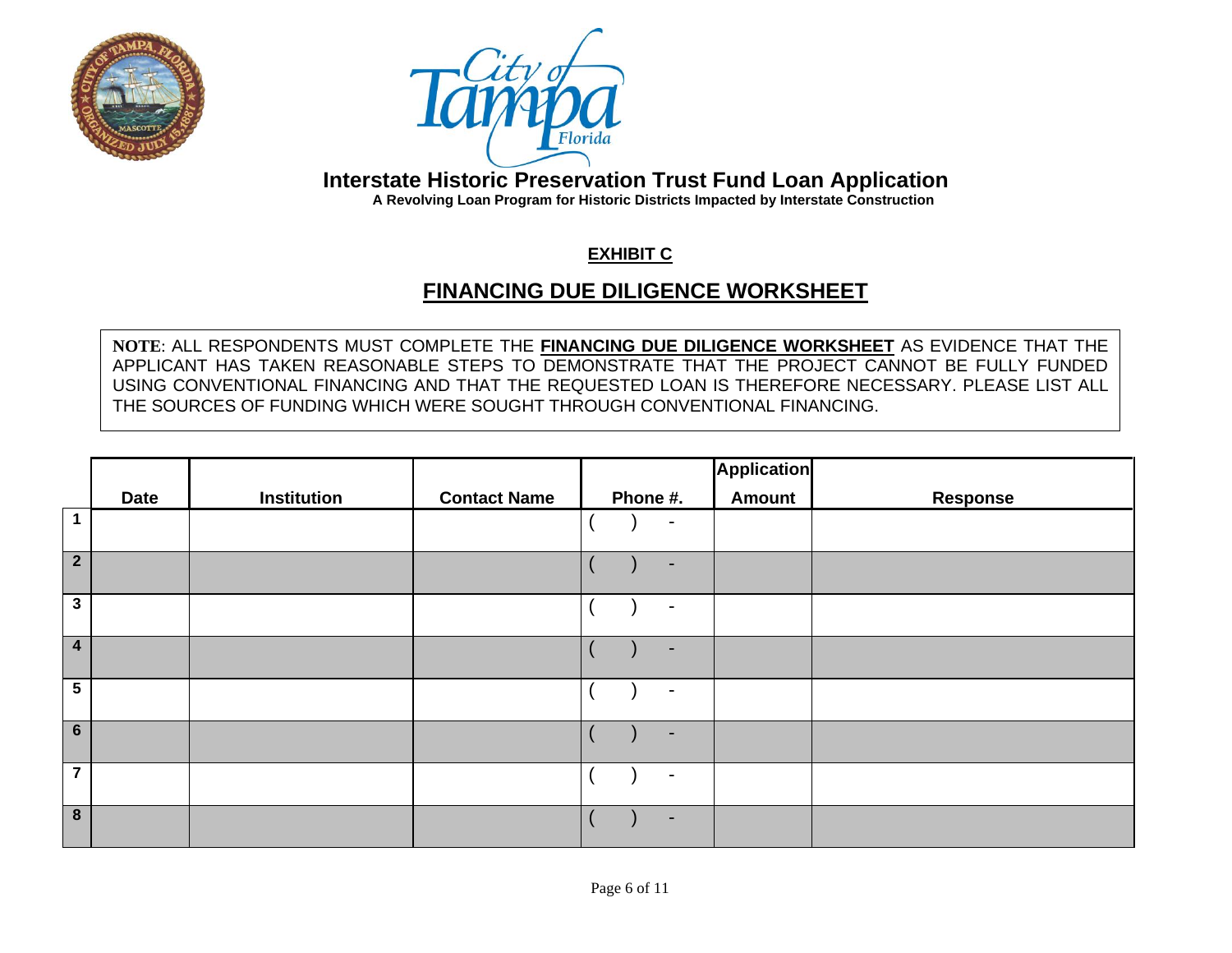



 **A Revolving Loan Program for Historic Districts Impacted by Interstate Construction**

### **EXHIBIT D**

# **AFFIDAVIT TO AUTHORIZE AGENT**

STATE OF FLORIDA - COUNTY OF HILLSBOROUGH

reside(s) at: (NAME OF ALL PROPERTY OWNERS)

(ADDRESS: STREET, CITY, STATE, ZIP) (PHONE NUMBER)

being first duly sworn, depose(s) and say(s):

- 1. That (I am/we are) the owner(s) and record title holder(s) of the following described property: Address or General location
- 2. That this property constitutes the property for which a request for a: (NATURE OR REQUEST)

is being applied to the Interstate Historic Preservation Trust Fund, Tampa, Florida;

3. That the undersigned (has/have) appointed and (does/do) appoint: Name

Address \_\_\_\_\_\_\_\_\_\_\_\_\_\_\_\_\_\_\_\_\_\_\_\_\_\_\_\_\_\_\_\_\_\_\_\_\_\_\_\_\_\_\_\_\_\_ Phone  $(\_\_\_\_\)_$ necessary to affect such petition;

- 4. That this affidavit has been executed to induce the City of Tampa, Florida to consider an act on the above described property;
- 5. That (I/we), the undersigned authority, hereby certify that the foregoing is true and correct.

\_\_\_\_\_\_\_\_\_\_\_\_\_\_\_\_\_\_\_\_\_\_\_\_\_\_\_\_\_\_\_\_\_\_\_\_\_\_\_ \_\_\_\_\_\_\_\_\_\_\_\_\_\_\_\_\_\_\_\_\_\_\_\_\_\_\_\_\_\_\_\_\_\_\_\_\_\_\_ SIGNED (Property Owner/Agent) SIGNED (Property Owner/Agent) STATE OF FLORIDA COUNTY OF HILLSBOROUGH

who

Sworn to (or affirmed) and subscribed before me, by means of  $\Box$  physical presence or  $\Box$  online notarization, this day of \_\_\_\_\_\_\_\_\_\_\_\_\_\_\_\_\_\_\_\_, 20\_\_\_\_\_ by the above named Property Owner(s)/Agent(s). Such person(s) is/are  $\Box$  personally known to me or  $\Box$  produced identification: Type of Identification Produced:

[AFFIX NOTARY PUBLIC SEAL] **Printed Name:** 

Notary Public, State of Florida My commission expires: \_\_\_\_\_\_\_\_ Serial No if any: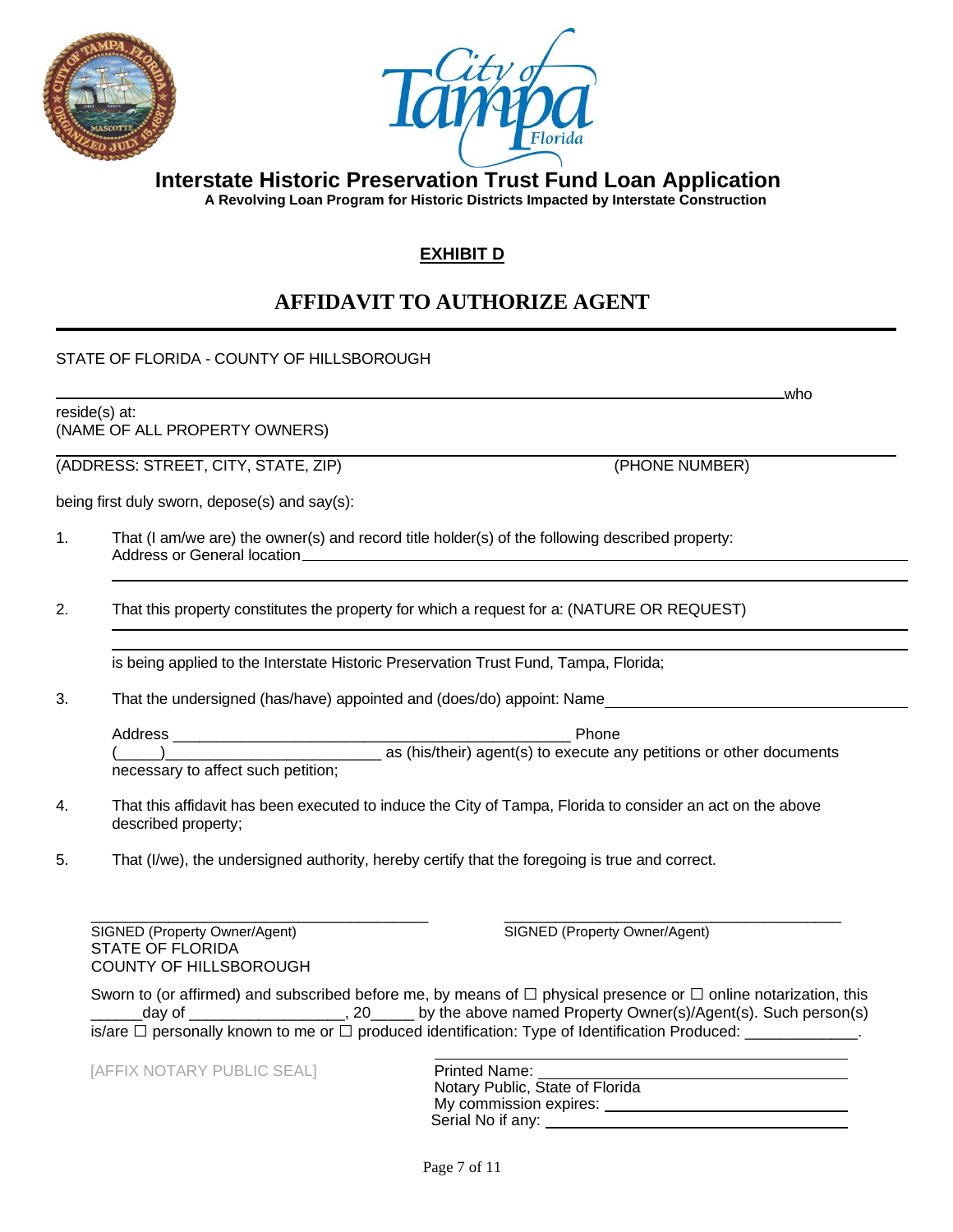



 **Interstate Historic Preservation Trust Fund Loan Application A Revolving Loan Program for Historic Districts Impacted by Interstate Construction**

### **EXHIBIT E**

### **Financial Evaluation Authorization Form**

### **IN ORDER TO VERIFY EMPLOYMENT, INCOME, ASSET BALANCES, CREDIT HISTORY, RENTAL & MORTGAGE HISTORY**

TO WHOM IT MAY CONCERN:

I hereby authorize Housing & Community Development, the "Lender", its successors and assigns, to verify my past and present employment earnings records, bank accounts, stock holdings and any other asset balances that are needed to process my loan application. I further authorize the "Lender" to verify my Mortgage and Rental History and order a credit report and verify any other credit information.

#### **It is understood that a photocopy of this form will also serve as authorization**.

\_\_\_\_\_\_\_\_\_\_\_\_\_\_\_\_\_\_\_\_\_\_\_\_\_\_\_\_\_\_\_\_\_\_\_\_\_\_\_ \_\_\_\_\_\_\_\_\_\_\_\_\_\_\_\_\_\_\_\_\_\_\_\_\_\_

\_\_\_\_\_\_\_\_\_\_\_\_\_\_\_\_\_\_\_\_\_\_\_\_\_\_\_\_\_\_\_\_\_\_\_\_\_\_\_ \_\_\_\_\_\_\_\_\_\_\_\_\_\_\_\_\_\_\_\_\_\_\_\_\_\_

The information that is obtained is to be used in the processing of my application for a mortgage loan and for subsequent quality control verification.

I hereby acknowledge that I am fully aware that it is a federal crime punishable by fine or imprisonment, or both, to knowingly make any false statements concerning any of the information on my application for a mortgage loan, as applicable under provisions of Title 18, United States Code, Section 1014.

Borrower **Date** 

Co-Borrower Date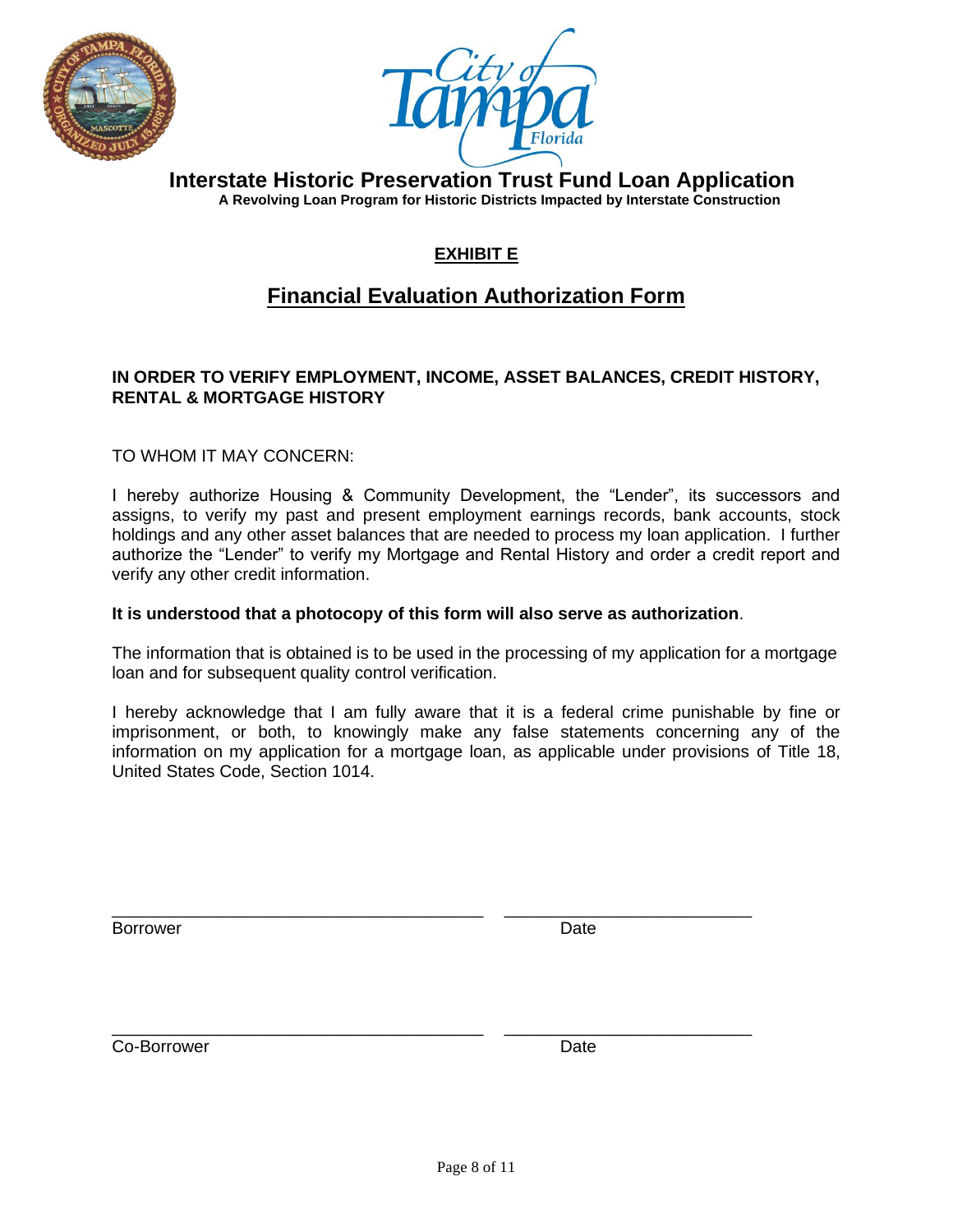



 **Interstate Historic Preservation Trust Fund Loan Application A Revolving Loan Program for Historic Districts Impacted by Interstate Construction**

### **EXHIBIT F**

## **LOAN UNDERWRITING FORM**

**Note: IF THIS APPLICATION IS PART OF A CORPORATE/COMPANY/PARTNERSHIP APPLICATION, PLEASE PROVIDE CURRENT FINANCIAL STATEMENTS INCLUDING BALANCE SHEET AND PROFIT AND LOSS STATEMENT. INDIVIDUAL INFORMATION IS NEEDED ONLY FOR THE ORGANIZATION'S PRINCIPAL WHO WILL ALSO BE EXECUTING LOAN DOCUMENT**

#### **GENERAL INFORMATION:**

|                                                 | <b>APPLICANT</b> |                                 | <b>CO-APPLICANT</b> |                    |
|-------------------------------------------------|------------------|---------------------------------|---------------------|--------------------|
| Full Name (include Jr. or Sr. if<br>applicable) |                  |                                 |                     |                    |
| Date of Birth / Age                             |                  |                                 |                     |                    |
| <b>Marital Status</b>                           | <b>Married</b>   | ) Unmarried                     | <b>Married</b>      | <b>Unmarried</b>   |
|                                                 |                  | <b>Yrs. School</b>              |                     | <b>Yrs. School</b> |
| Home Phone (incl. Area Code)                    |                  |                                 |                     |                    |
| <b>Present Address (Street)</b>                 |                  |                                 |                     |                    |
| City, State, Zip Code                           |                  |                                 |                     |                    |
| ) Own<br>Rent                                   | No. Yrs.         | <b>Monthly Rent/Mortgage \$</b> |                     |                    |
| <b>Landlord/Apartment</b>                       |                  |                                 |                     |                    |
| Name:                                           |                  | <b>Phone:</b>                   |                     |                    |
| <b>Address:</b>                                 |                  |                                 |                     |                    |

| Former Address (if residing at present address less than two years |          |                          |  |
|--------------------------------------------------------------------|----------|--------------------------|--|
| <b>Address (Street)</b>                                            |          |                          |  |
| City, State, Zip Code                                              |          |                          |  |
| ) Own<br>) Rent                                                    | No. Yrs. | Monthly Rent/Mortgage \$ |  |
| <b>Landlord/Apartment</b>                                          |          |                          |  |
| Name:                                                              |          | <b>Phone:</b>            |  |
| <b>Address:</b>                                                    |          |                          |  |

*Is Applicant, Co-Applicant, or any other household member, age 18 or older, a full-time student?* **( ) Y ( ) N If yes; please list names:**

**\_\_\_\_\_\_\_\_\_\_\_\_\_\_\_\_\_\_\_\_\_\_\_\_\_\_\_\_\_\_\_\_\_\_\_\_\_\_\_\_\_\_\_\_\_\_\_\_\_**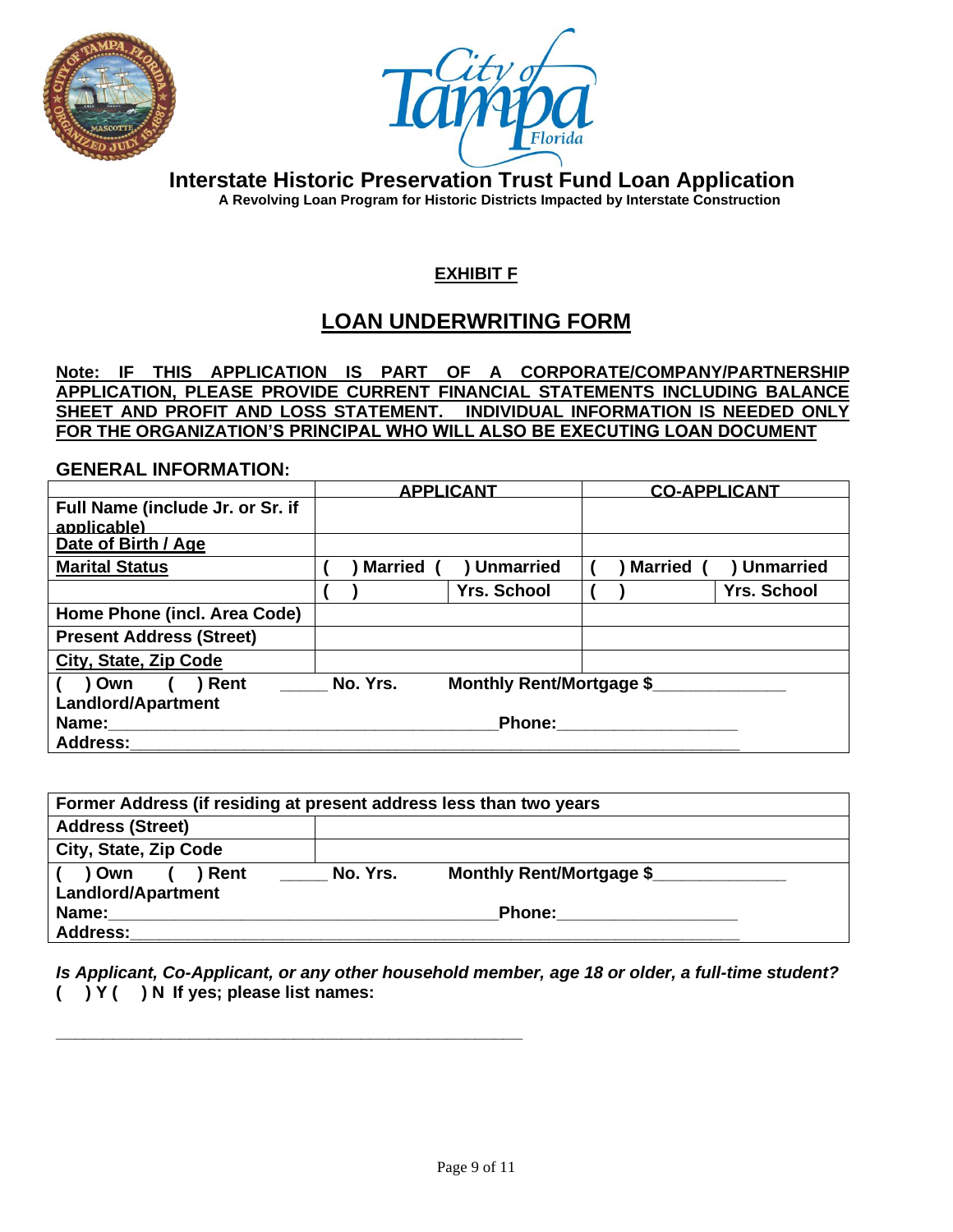



 **A Revolving Loan Program for Historic Districts Impacted by Interstate Construction**

#### **EMPLOYMENT INFORMATION:**

|                              | <b>APPLICANT</b> | <b>CO-APPLICANT</b> |
|------------------------------|------------------|---------------------|
| <b>Employer Name</b>         |                  |                     |
| <b>Employer Address</b>      |                  |                     |
| <b>City/State/Zip Code</b>   |                  |                     |
| <b>Employer Phone #</b>      |                  |                     |
| <b>Position/Title</b>        |                  |                     |
| <b>Time/Dates Employed</b>   |                  |                     |
| Pay Rate & Frequency/# Hours |                  |                     |

**If employed in current position for less than two years or if currently employed in more than one position, complete the following:**

| <b>EMPLOYMENT</b><br><b>INFORMATION:</b> | <b>APPLICANT</b> | <b>CO-APPLICANT</b> |
|------------------------------------------|------------------|---------------------|
| <b>Employer Name</b>                     |                  |                     |
| <b>Employer Address</b>                  |                  |                     |
|                                          |                  |                     |
| <b>Employer Phone #</b>                  |                  |                     |
| <b>Position/Title</b>                    |                  |                     |
| <b>Time/Dates Employed</b>               |                  |                     |
| Pay Rate & Frequency/# Hours             |                  |                     |

#### **OTHER SOURCES OF INCOME:**

(For ALL Household Members 18 and Over)

List Business or Rental Net Income, Child Support, Alimony, Social Security, Pensions, Unemployment or Workers Compensation, Welfare Payments, etc.

| <b>Name of Recipient</b> | <b>Type of Income</b> | <b>Gross Annual Income</b> |
|--------------------------|-----------------------|----------------------------|
| . .                      |                       |                            |
| 2.                       |                       |                            |
| 3.                       |                       |                            |
| $\mathbf{4}$             |                       |                            |
| 5.                       |                       |                            |
| 6.                       |                       |                            |
|                          |                       | Total \$                   |